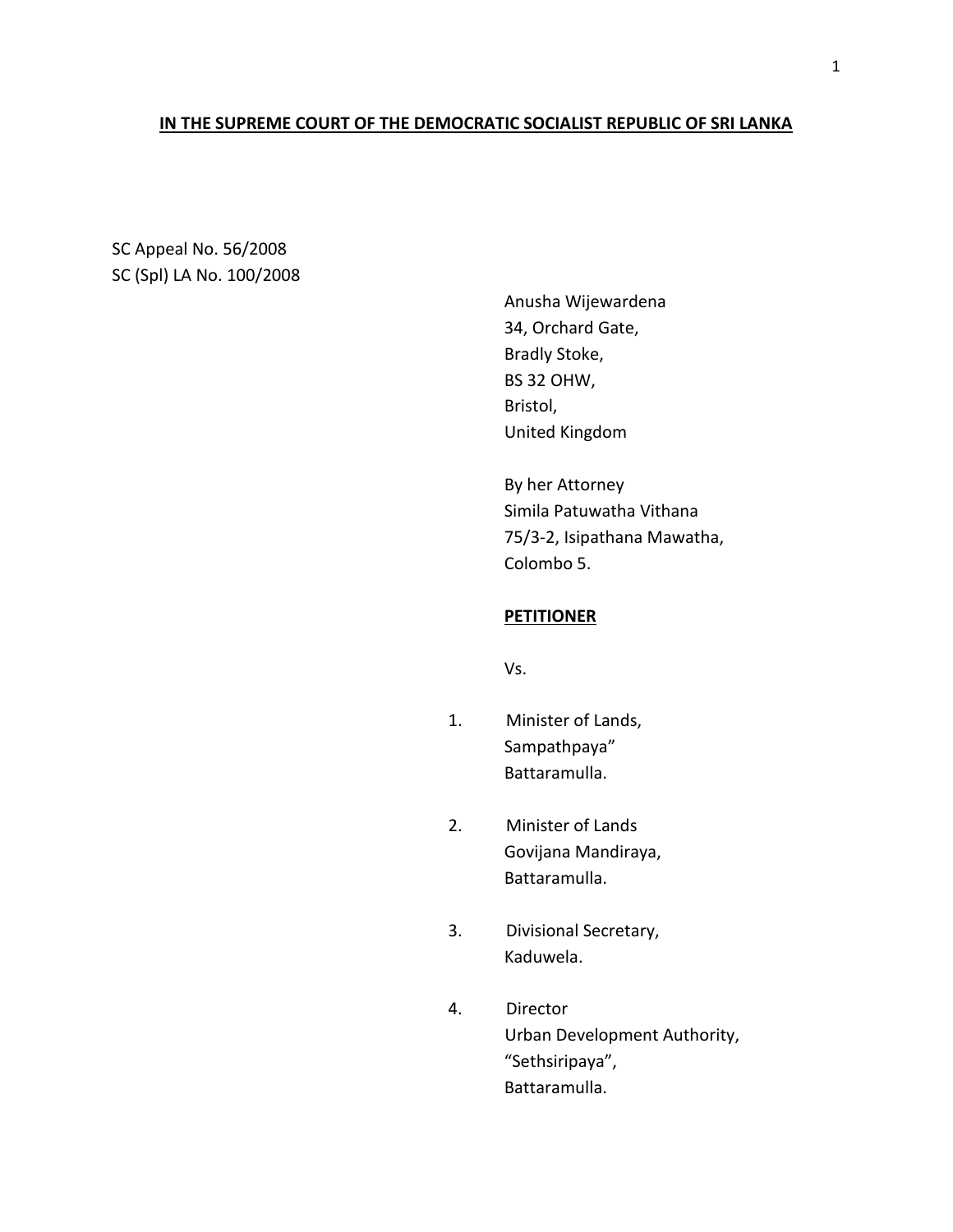- 5. Sri Lanka Land Reclamation and Development Corporation, P.O. Box 56, No. 3, Sri Jayawardenapura Mawatha, Welikada, Rajagiriya.
- 6. Commissioner General of Agrarian Development Department of Agrarian Development 42, Sir Marcus Fernando Mawatha, P.O. Box 537, Colombo 7.
- 7. Hon. Attorney General Attorney General's Department Colombo 12.

## **RESPONDENTS**

#### **AND BETWEEN**

Anusha Wijewardena 34, Orchard Gate, Bradly Stoke, BS 32 OHW, Bristol, United Kingdom By her attorney Simila Patuwatha Vithana 75/3-2, Isipathana Mawahta, Colombo 5.

#### **PETITIONER-PETITIONER**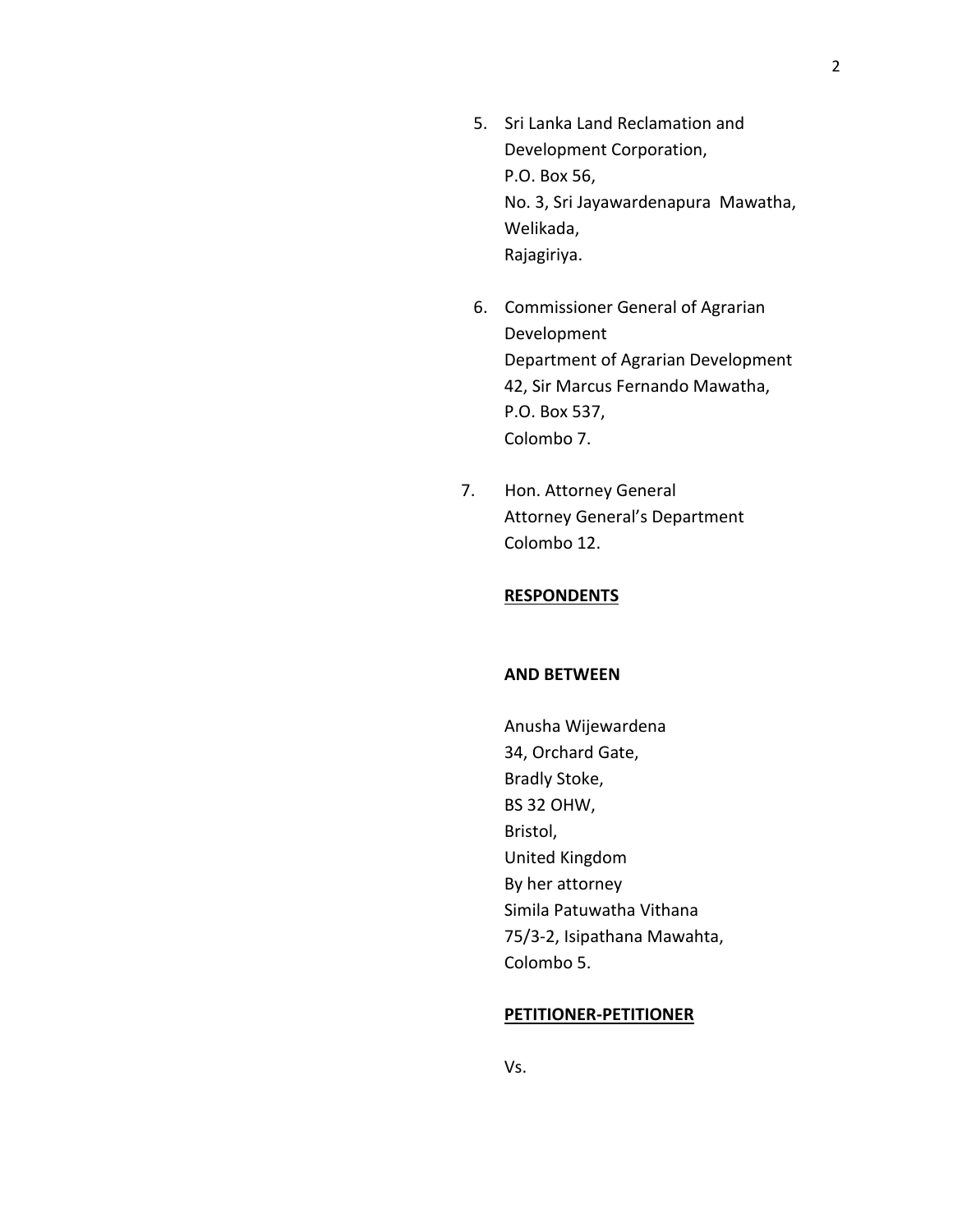- 1. Minister of Lands, Sampathpaya" Battaramulla.
- 2. Minister of Lands Govijana Mandiraya, Battaramulla.
- 3. Divisional Secretary, Kaduwela.
- 4. Director Urban Development Authority, "Sethsiripaya", Battaramulla.
- 5. Sri Lanka Land Reclamation and Development Corporation, P.O. Box 56, No. 3, Sri Jayawardenapura Mawatha, Welikada, Rajagiriya.
- 6. Commissioner General of Agrarian Development Department of Agrarian Development 42, Sir Marcus Fernando Mawatha, P.O. Box 537, Colombo 7.
- 7. Hon. Attorney General Attorney General's Department Colombo 12.

## **RESPONDENTS-RESPONDENTS**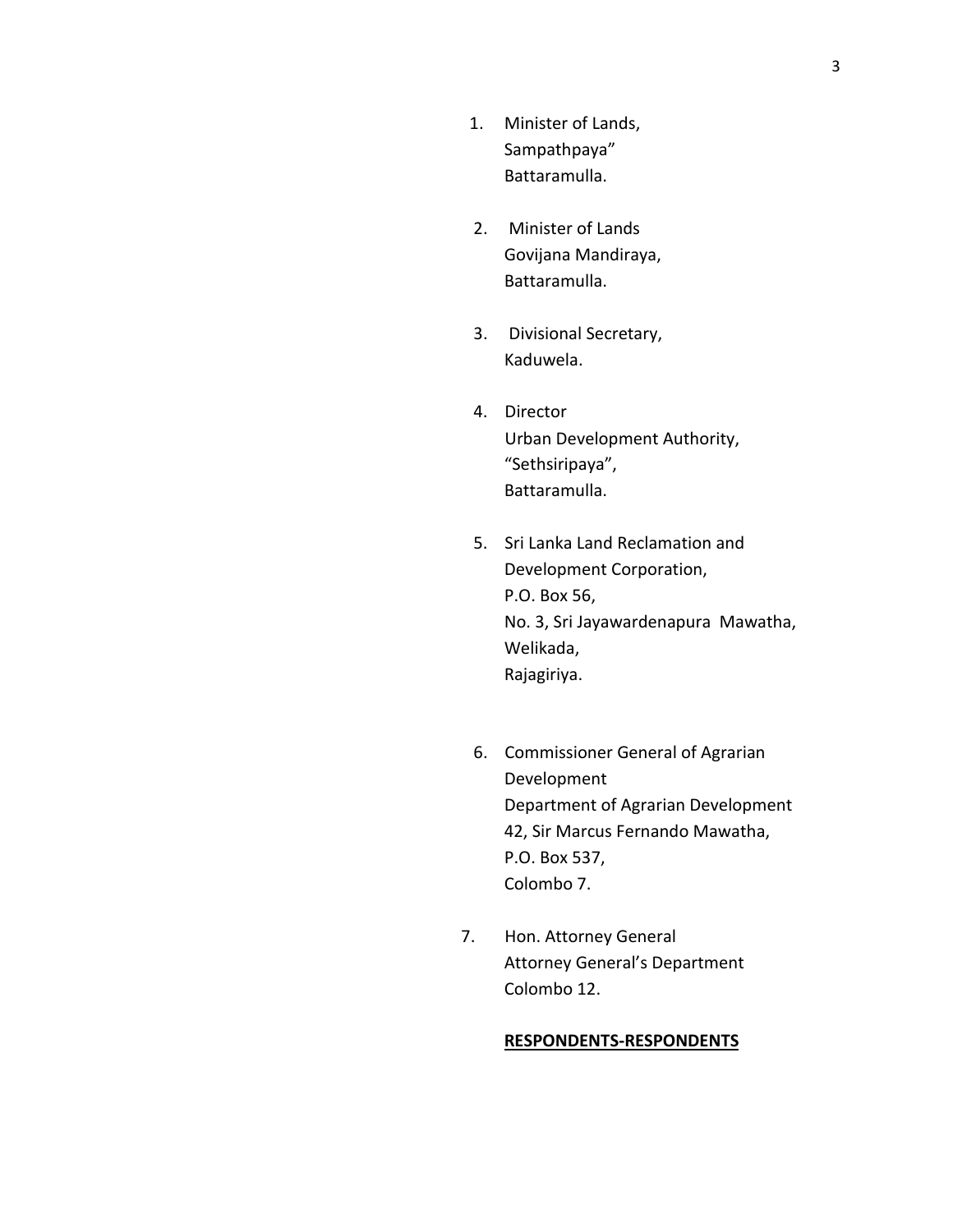| Priyasath Dep P.C., J.             |
|------------------------------------|
| Priyantha Jayawardena P.C., J. and |
| Anil Gooneratne J.                 |
|                                    |

**COUNSEL:** Gamini Hettiarachchi for the Petitioner-Petitioner

Anusha Navaratne A.S.G., for the Respondent-Respondent

**ARGUED ON:** 01.10.2015

**DECIDED ON:** 24.11.2015

## **GOONERATNE J.**

This was a matter arising under the Land Acquisition Act. Petitioner sought a Writ of Mandamus from the Court of Appeal to divest the land in question and to revoke the vesting orders marked P17 and P19 issued under the Land Acquisition Act (as described in the Amended Petition filed in the Court of Appeal). To state very briefly the Petitioner's husband purchased the land on or about 1978 by a deed of transfer. This land was gifted to the daughter of the Petitioner's husband. The Petitioner in order to develop the land, sought permission from relevant authorities. However when a boundary dispute arose,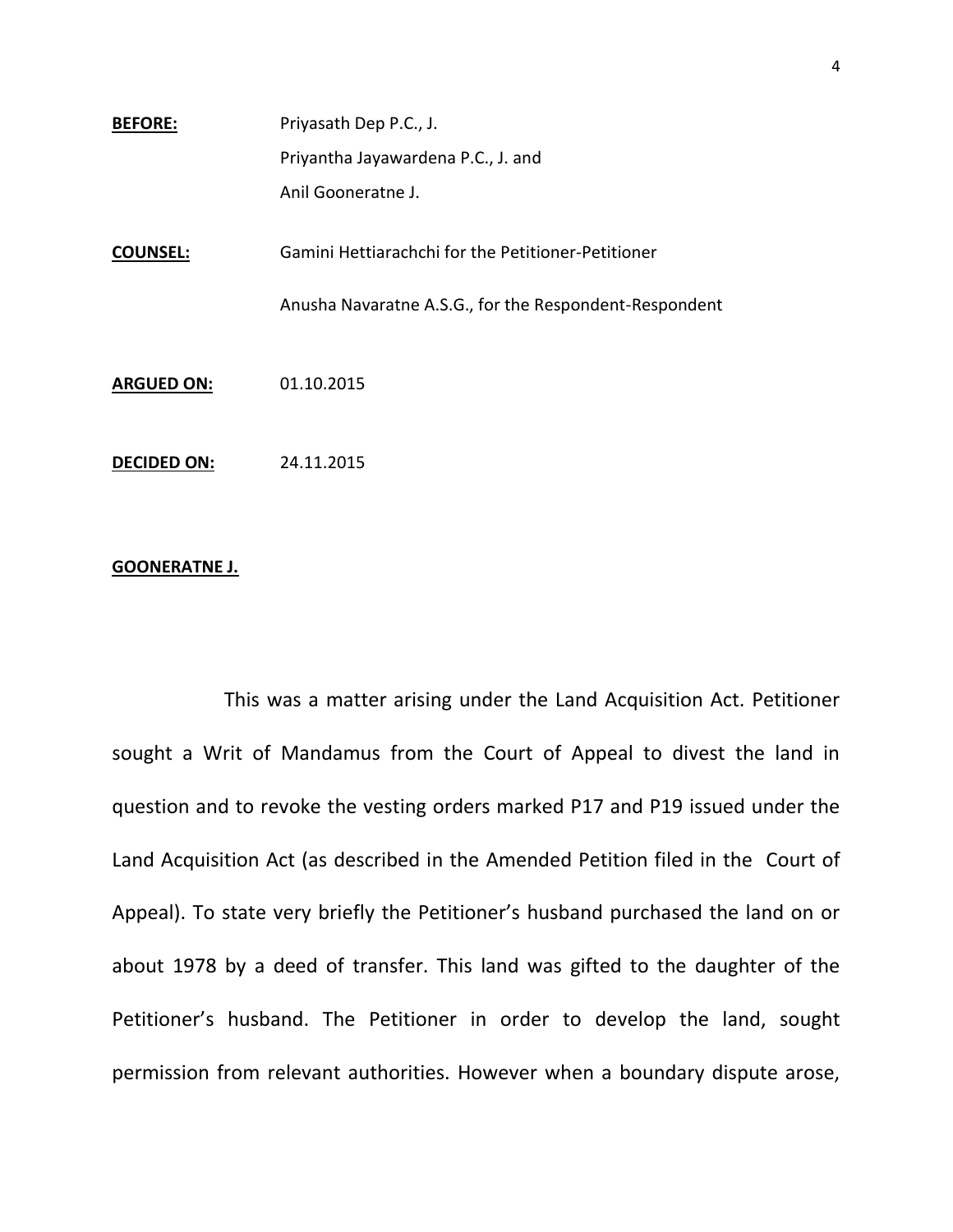the Petitioner, only at that stage became aware that the land in question was acquired by the State. (as pleaded).

The material placed before us by way of oral and written submission it is apparent that the acquisition is challenged on the basis that the Petitioner had no sufficient notice, and that the land had not been utilized for a public purpose. Court of Appeal dismissed the Petitioner's application without costs. Aggrieved by the order of dismissal Petitioner sought Special Leave to Appeal from the judgment of the Court of Appeal and this court granted leave on 02.07.2008 on the following questions of law.

- 1. Did the Court of Appeal misdirect itself in law when it failed to appreciate that the Petitioner's land has been excluded at the time of the 1997 acquisition and the significance of such exclusion on the relief, claimed by the Petitioner?
- 2. Did the Court of Appeal failed to appreciate that the Petitioner's land was so excluded from the land acquired in 1997, that there is no legal impediment for a revocation and/or divestiture of the Petitioner's land?
- 3. Did the Court of Appeal misdirect itself in law in the interpretation of the law relating to revocation and/or divestiture?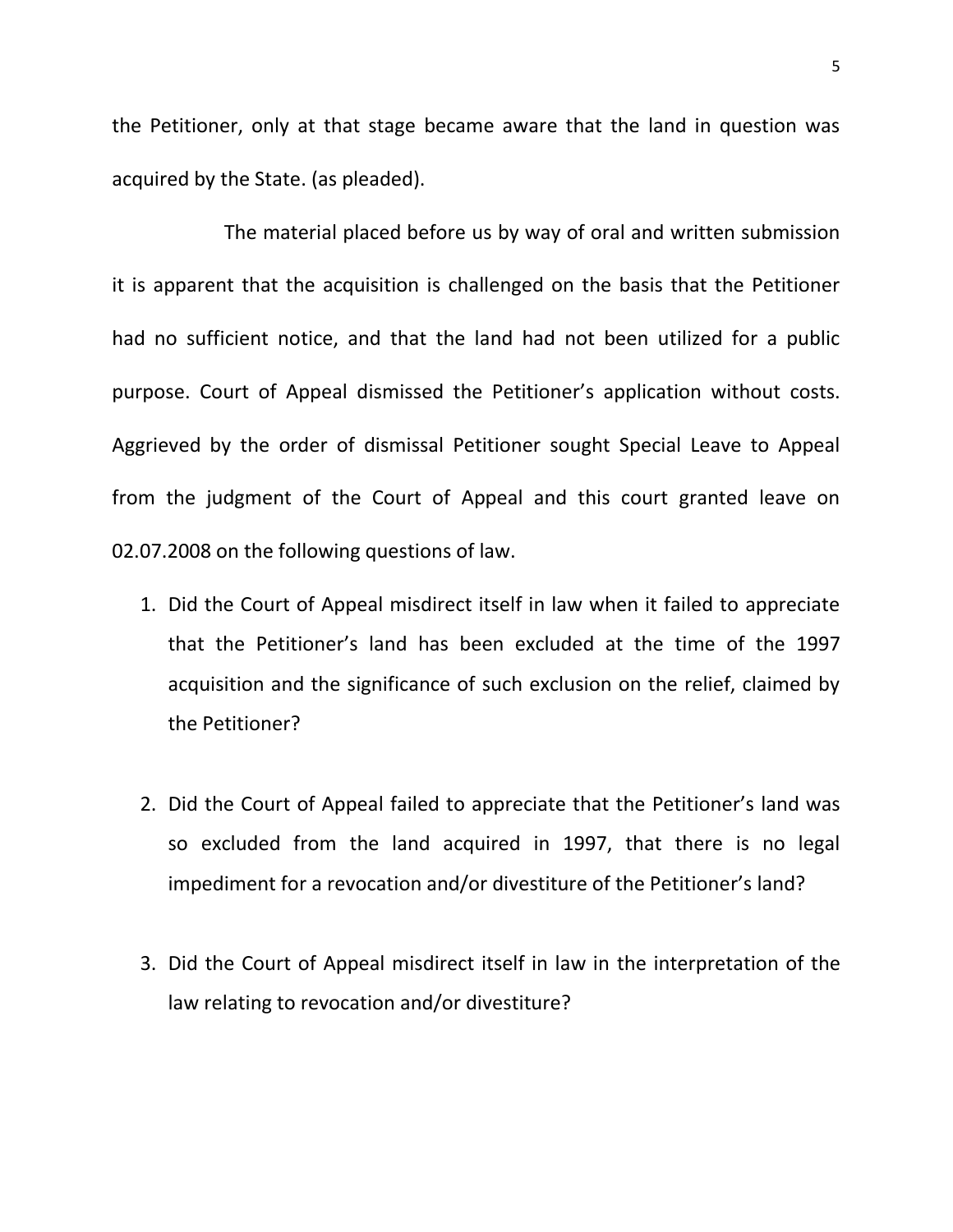- 4. Did the Court of Appeal misdirect itself in arriving at the conclusion that the divestiture piece meal was not available in law in the context of divestiture of lots 1, 2 and 3 in plain No. 5415 as published in gazette notification 1187/41 of 2001?
- 5. In terms of Section 4(a) of the Land Acquisition Act as amended, could the appellant be entitled for the relief, she claims?

The Petitioner describes his land as "Ambalangodella Kumbura" and "Kosgahawatta". The acquisition notice of 1979 contained in Gazette Notification dated 22.10.1979 issued under Section 38 Proviso "A" of the Land Acquisition Act describes the land as 'Diyawanna Wagura'. Petitioner's learned counsel advanced an argument at the hearing that Petitioner sought approval to build on the land in dispute from various authorities and approval was granted from these authorities inclusive of the UDA. However at a subsequent point of time the Petitioner received a letter from the Urban Development Authority dated 10.01.2003 cancelling the permission granted.

Learned Counsel for the Petitioner also attempted to demonstrate to this court that there were two acquisition notices, issued. The acquisition in 1979 by Gazette date 22.10.1979 was issued under Proviso 'A' to Section 38 of the Land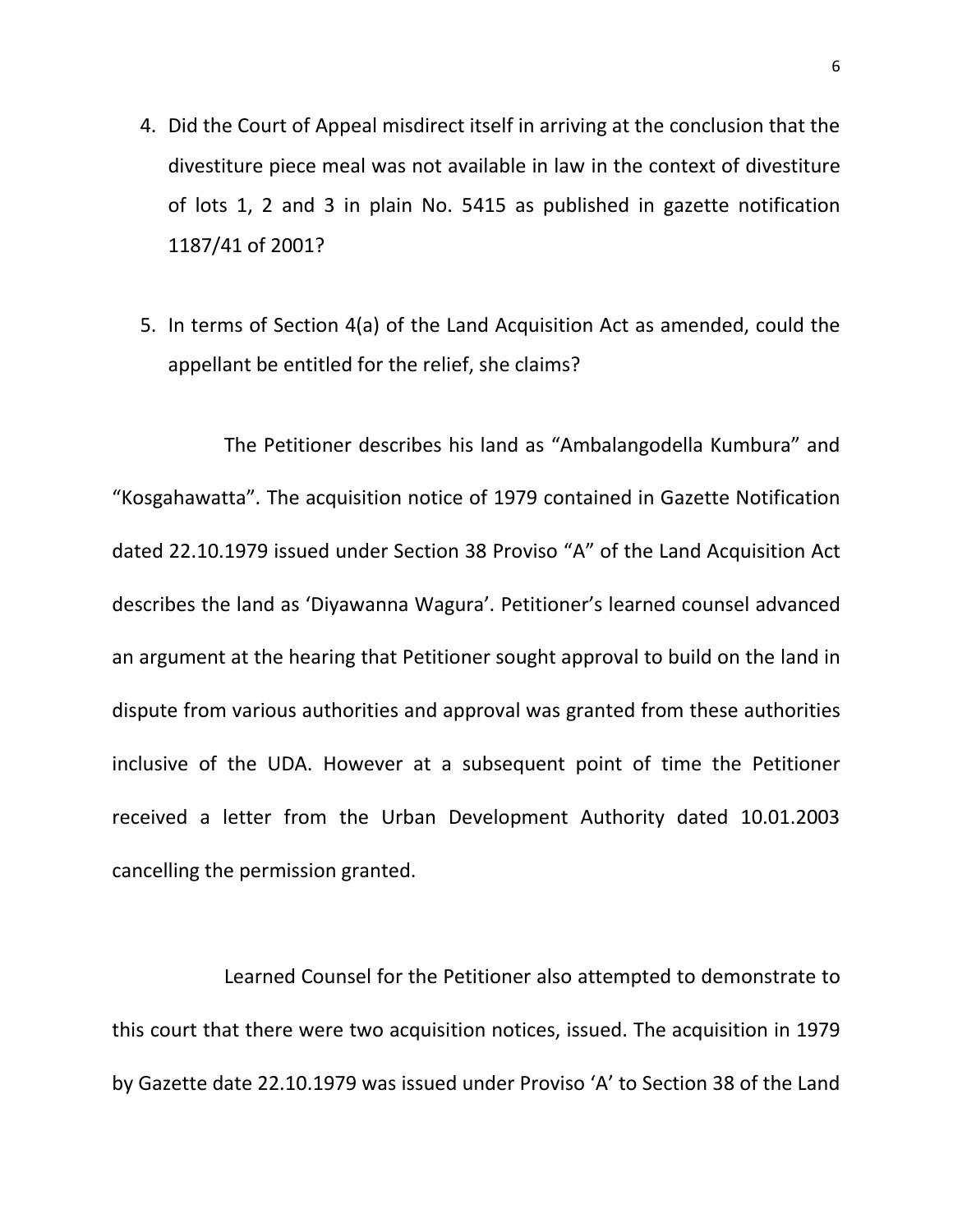Acquisition Act refer to Diyawanna Wagura and not Petitioner's lands called "Ambalangodella Kumbura" and Kosgahawatte'. As such Petitioner's lands are not included, but I observe that the above Gazette Notification is based on plan 5415 and Petitioner's land is included as lot 1 in the said plan. Petitioner pleaded that another Gazette Notification was issued, under Proviso 'A' to Section 38 of the said Act. This Gazette also refer to plan 5415. (P18). The Gazette issued under Section 7 of the said Act in respect of the  $2<sup>nd</sup>$  Acquisition in 1997, purports to acquire more or less the same lands purportedly acquired in terms of this Gazette based on two separate plan Nos. 7404 & 7750. Plan 7750 excludes Petitioner's lands. This futile attempt is to demonstrate that on the second Acquisition in 1997, the notification under Section 38 Proviso 'A' includes Petitioner's land whilst Gazette with regard to notice as per Section 7 of the Act, refers to two other plans, (P21 & P22 annexed to the Petition in the Court of Appeal) which excludes Petitioner's land. It is on the above basis that the Petitioner urge that the matter warranted a divestiture.

At this point of my judgment, before I express my views on the subject, I prefer to be guided by the very fundamental principles governing mandamus. A Writ of Mandamus has been sought by the Petitioner, which is a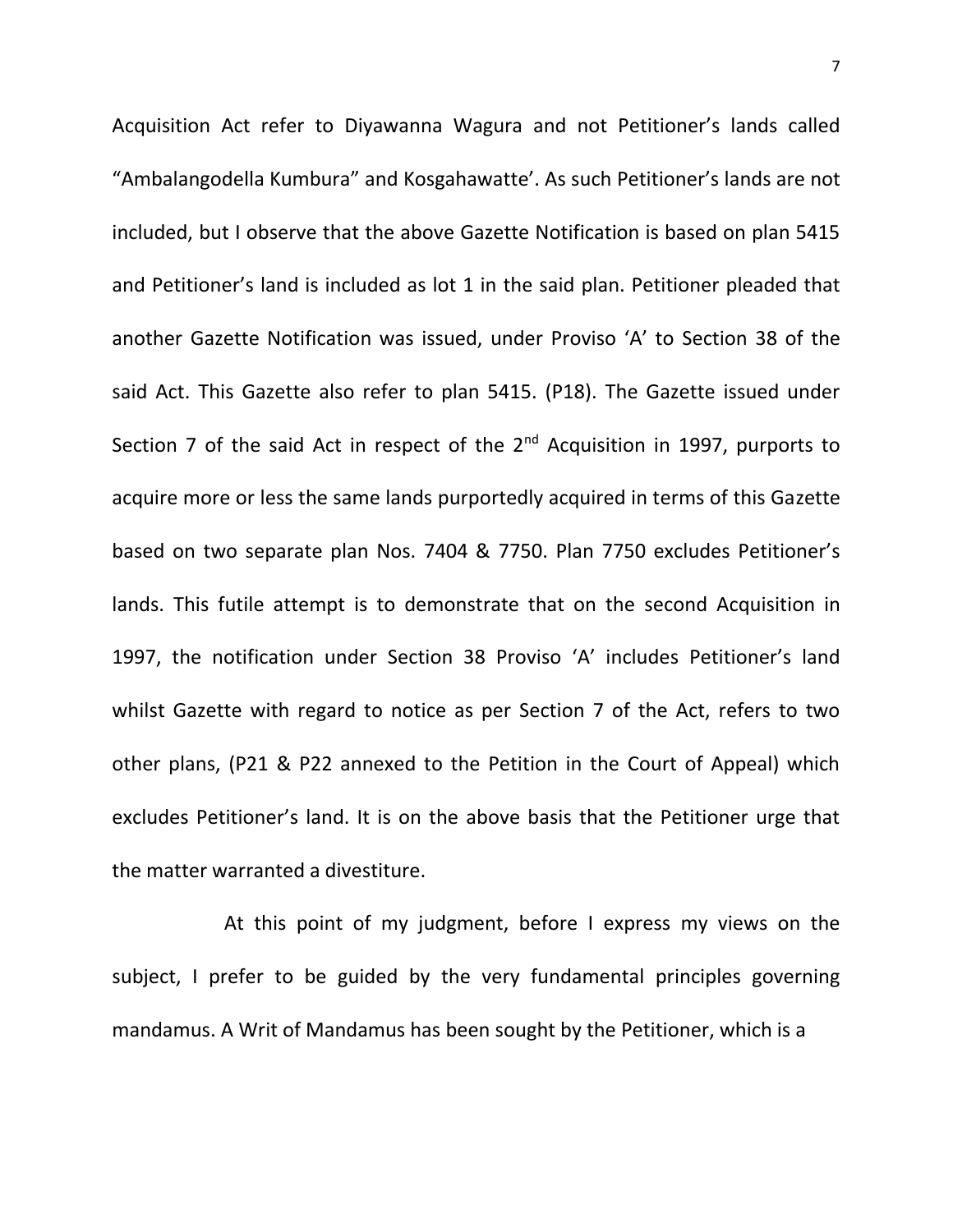discretionary remedy of court. A Mandamus will not be granted to correct an erroneous decision as to fact 2 CLW 14:10 Times 65; 12 law Rec 176. The grant of a mandamus is a matter for discretion of the court. It is not a writ of right and is not issued as a matter of course 1 CLW 306. Further the court before issuing a Writ of Mandamus is entitled to take into consideration the consequences which the issue of the writ will entail. 34 NLR 33. A party applying for a Mandamus must make out a legal right and a legal obligation 1 NLR at 33.

The material placed before this court indicates that the land in dispute was acquired by Gazette Notification of 22.10.1979 (P17) under proviso 'a' to Section 38 of the Land Acquisition Act. The said Gazette Notification is based on preliminary plan No. 5415 (P18) and Petitioner's land is included in lot 1 of the said preliminary plan. The tenement list P18 shows that the claimant to the land is State. Prior to issuance of the above notification a notice under section 2 of the Lands Acquisition Act had been issued and exhibited. Subsequently by Gazette Notification No. 968/1 of 24.3.1997 (P19) under proviso 'a' to Section 38 of the Land Acquisition Act was published acquiring lots 1, 2, 3 & 4 of plan No.

5415. Both acquisitions are in respect of the same land and the extent is the same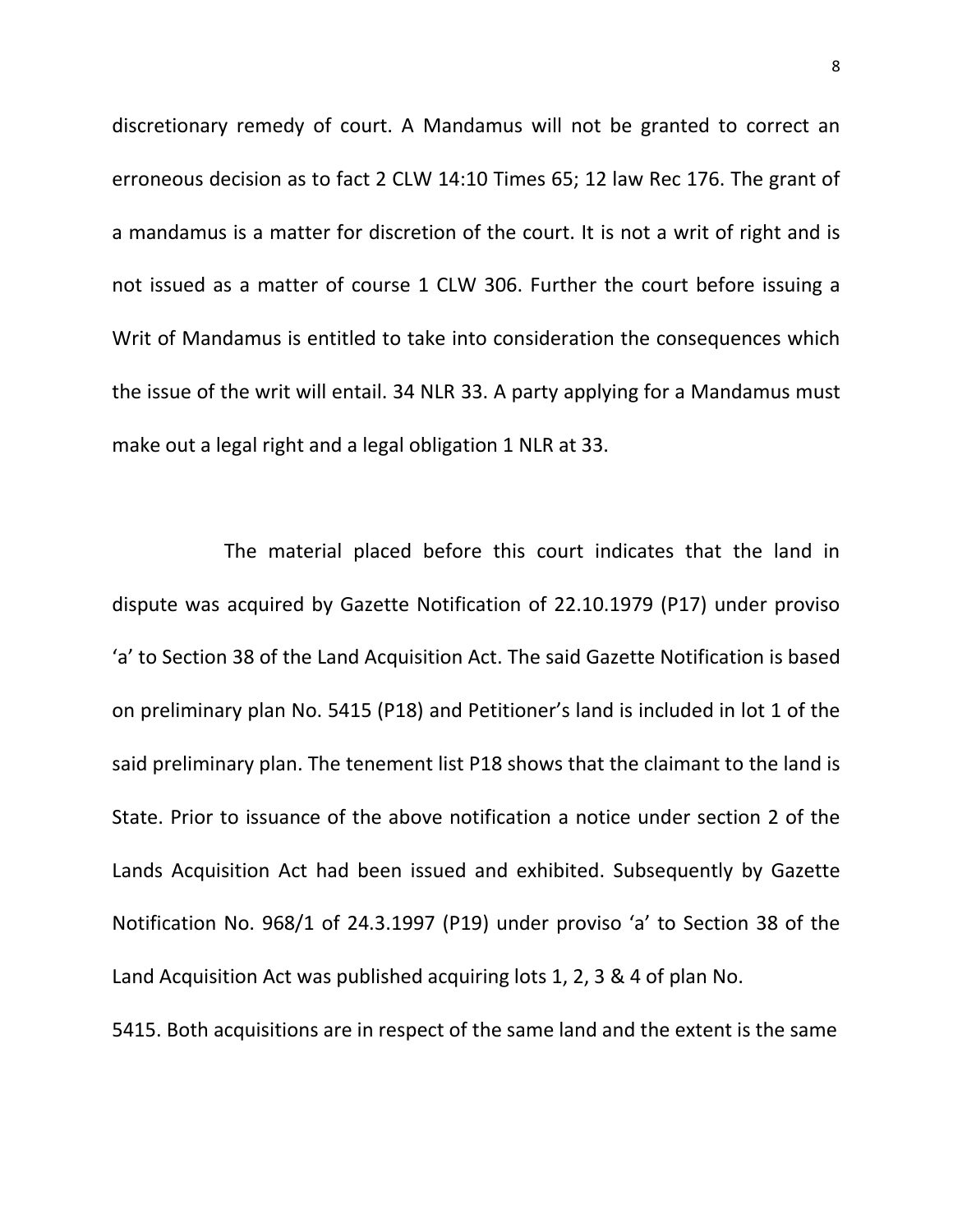(17.199 hectares. Vide P19 & 19(b). Learned Additional Solicitor General argued that sufficient notice had been given to the Petitioner as prior to publication of the Section 38 notice, Section 2 notice was published and exhibited. It was also emphasized that Section 39A merely vests a discretionary power in the Minister to make a divesting order in a case where the preconditions referred to in that section are satisfied. A former owner cannot in any account demand such exercise of power. This court has no reason to hold a different view from that which was expressed by the learned Additional Solicitor General.

The Petitioner's position was that she and her family members were always in possession of the land in dispute. The provisions of Section 39A could be invoked on land vested absolutely in the State when actual possession of such land has been taken for or on behalf of the State under the provisions of paragraph (a) of Section 40 of the Act.

Section 39A reads thus:

39A(1) Notwithstanding that by virtue of an Order under Section 38 (hereafter in this section referred to as a "vesting Order") any land has vested absolutely in the State and actual possession of such land has been taken for or on behalf of the State under the provisions of paragraph (a) of section 40, the Minister may, subject to subsection (2), by subsequent Order published in the Gazette (hereafter in this section referred to as a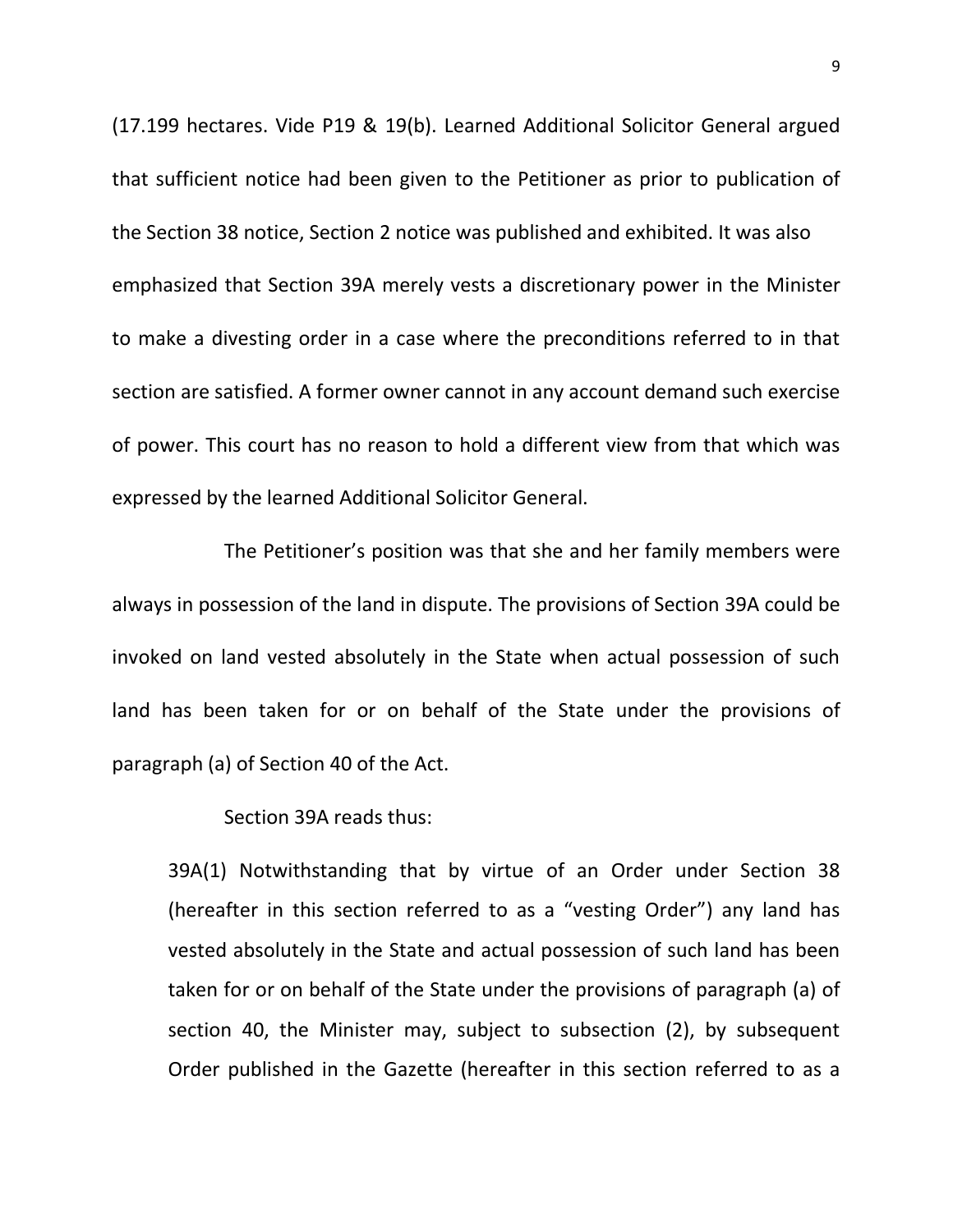"divesting Order") divest the State of the land so vested by the aforesaid vesting Order.

(2) The Minister shall prior to making a divesting Order under subsection (1) satisfy himself that -

- (a) no compensation has been paid under this Act to any person or persons interested in the land in relation to which the said divesting Order is to be made.
- (b) the said land has not been used for a public purpose after possession of such land has been taken by the State under the provisions of paragraph (a) of section 40;
- (c) no improvements to the said land have been effected after the Order for possession under paragraph (a) of section 40 had been made; and
- (d) the person or persons interested in the said land have consented in writing to take possession of such land immediately after the divesting Order is published in the Gazette.

I wish to add that actual possession had not been taken over under Section 40(a) of the Act and Petitioners own showing of being in possession would not give rise to an application under the provisions of the Land Acquisition Act.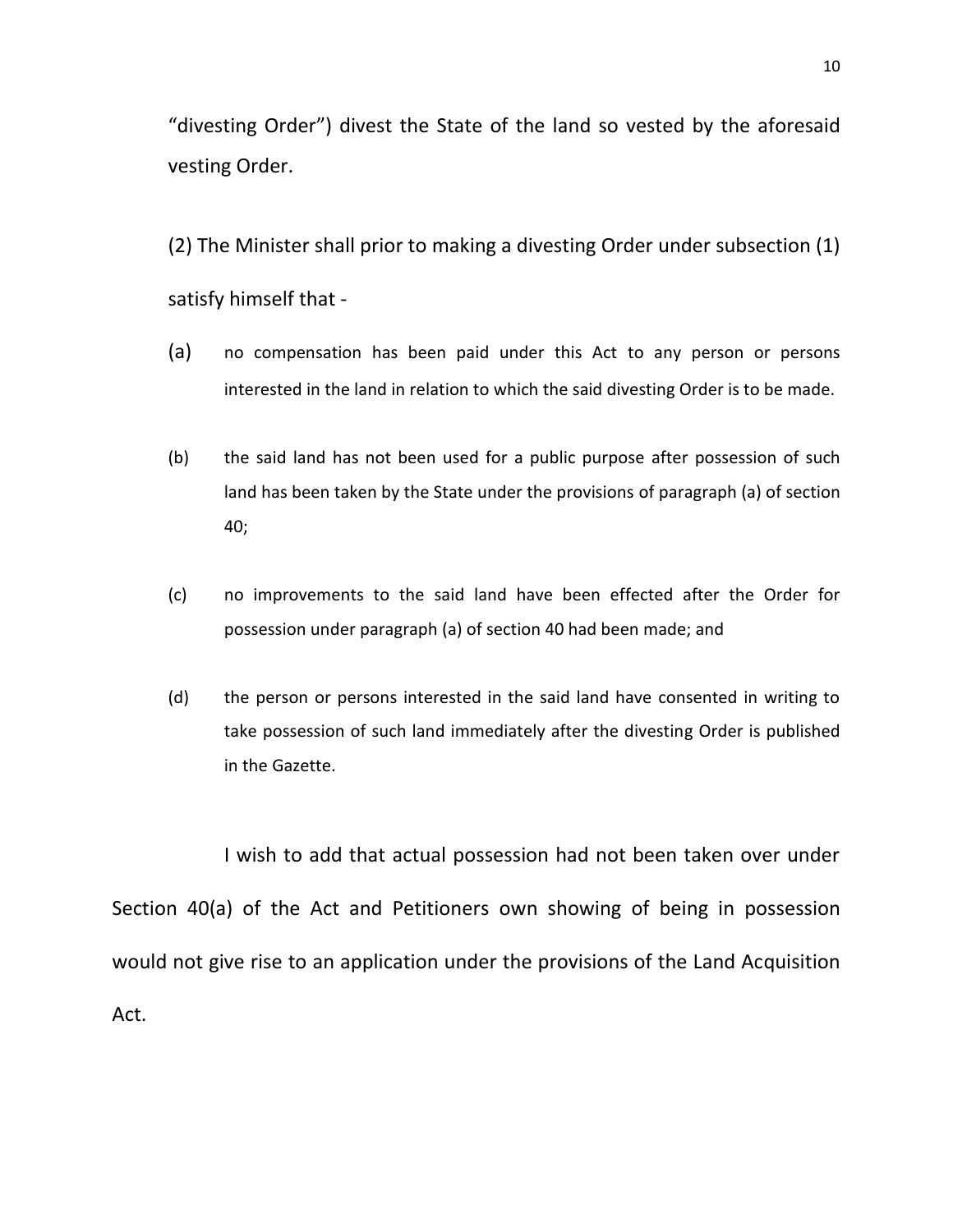There is also another matter that cannot be ignored. Document 'X' indicates that land had been utilized to construct the 'Govijana Mandiraya' building. 'X' had been produced on a direction given by court.

Petitioner has also sought a Writ of Mandamus to revoke the vesting order marked P17 and P19 in respect of the land described in their schedules. Though these vesting orders were issued under provisio (a) to Section 38 it refers to the same land vested in the years 1997 (P19) and 1979 (P17). The extent and the boundaries are the same. Land is described as 'Diyawanna Wagura'. Petitioner's position with respect to same already dealt in this judgment.

It is evident that an order under Section 38 of the Land Acquisition Act gives a conclusive effect and all courts receive same as conclusive evidence of title of the state. This being a discretionary remedy of court, cannot afford a statutory right to a litigant, to demand the exercise of a power to revoke the vesting order. Court of Appeal has used its discretion correctly and dismissed the case of the Petitioner. The petitioner has not been successful in making out a legal right and a legal obligation to succeed in this matter. Five questions of law had been suggested at the leave stage. I would answer all five questions of law in the negative against the Appellant. Enactments for the compulsory acquisitions of